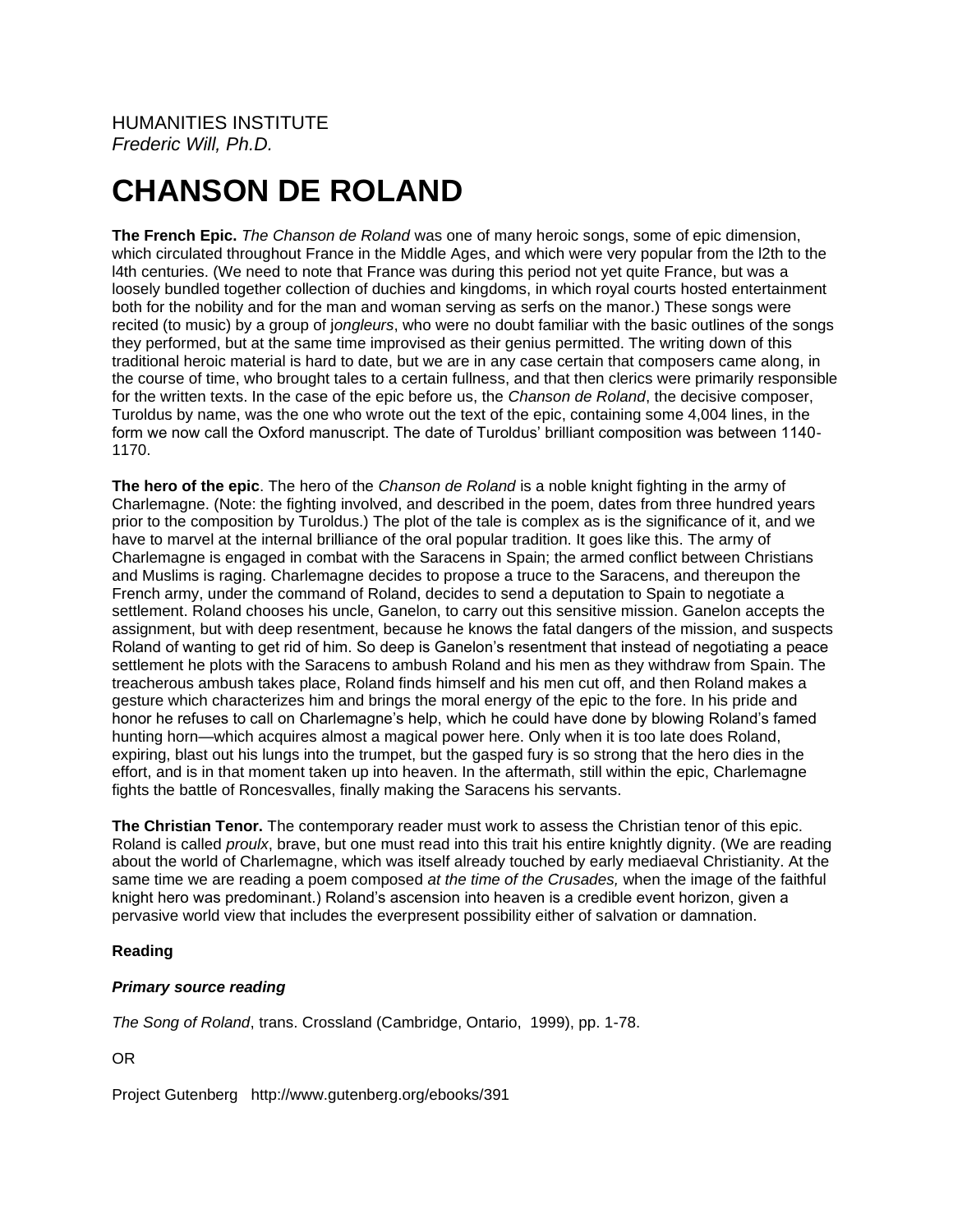#### *Secondary source reading*

Keen, Maurice, *Chivalry* ,1984.

## *Further reading*

*History of Old French Literature*; Holmes, Urban (Nook Books, 2012).

#### *Original language reading*

*La Chanson de Roland*, ed., tr. Joseph Bedier, 1937 (and often republished)

## **Suggested paper topics**

What kind of hero is Roland? Does he use good judgment in sending Ganelon to negotiate in Spain? Is his refusal to call for assistance, after the ambush of his forces, heroic or foolish? What do you make of his instantaneous ascension into heaven? Does that event indicate God's total approval of Roland's behavior?

The *Chanson de Roland* was apparently composed, as a full scale epic, some three centuries after the events that form its material. From what perspective does the epic seem to be written, that of the participants in the 'original events,' or that of the world of the composer, Turoldus? Do many epics reflect a significant time gap between the composer's perspective and that of the participants in the original events of the epic?

## **Excerpt**

http://www.wright.edu/~christopher.oldstone-moore/roland.htm

#### XXX

 Oliver mounts upon a lofty peak, Looks to his right along the valley green, The pagan tribes approaching there appear; He calls Rollanz, his companion, to see: "What sound is this, come out of Spain, we hear, What hauberks bright, what helmets these that gleam? They'll smite our Franks with fury past belief, He knew it, Guenes, the traitor and the thief, Who chose us out before the King our chief." Answers the count Rollanz: "Olivier, cease. That man is my good-father; hold thy peace."

# **LXXXI**

 Upon a peak is Oliver mounted, Kingdom of Spain he sees before him spread, And Sarrazins, so many gathered. Their helmets gleam, with gold are jewelled, Also their shields, their hauberks orfreyed, Also their swords, ensigns on spears fixed. Rank beyond rank could not be numbered, So many there, no measure could he set. In his own heart he's sore astonished, Fast as he could, down from the peak hath sped Comes to the Franks, to them his tale hath said.